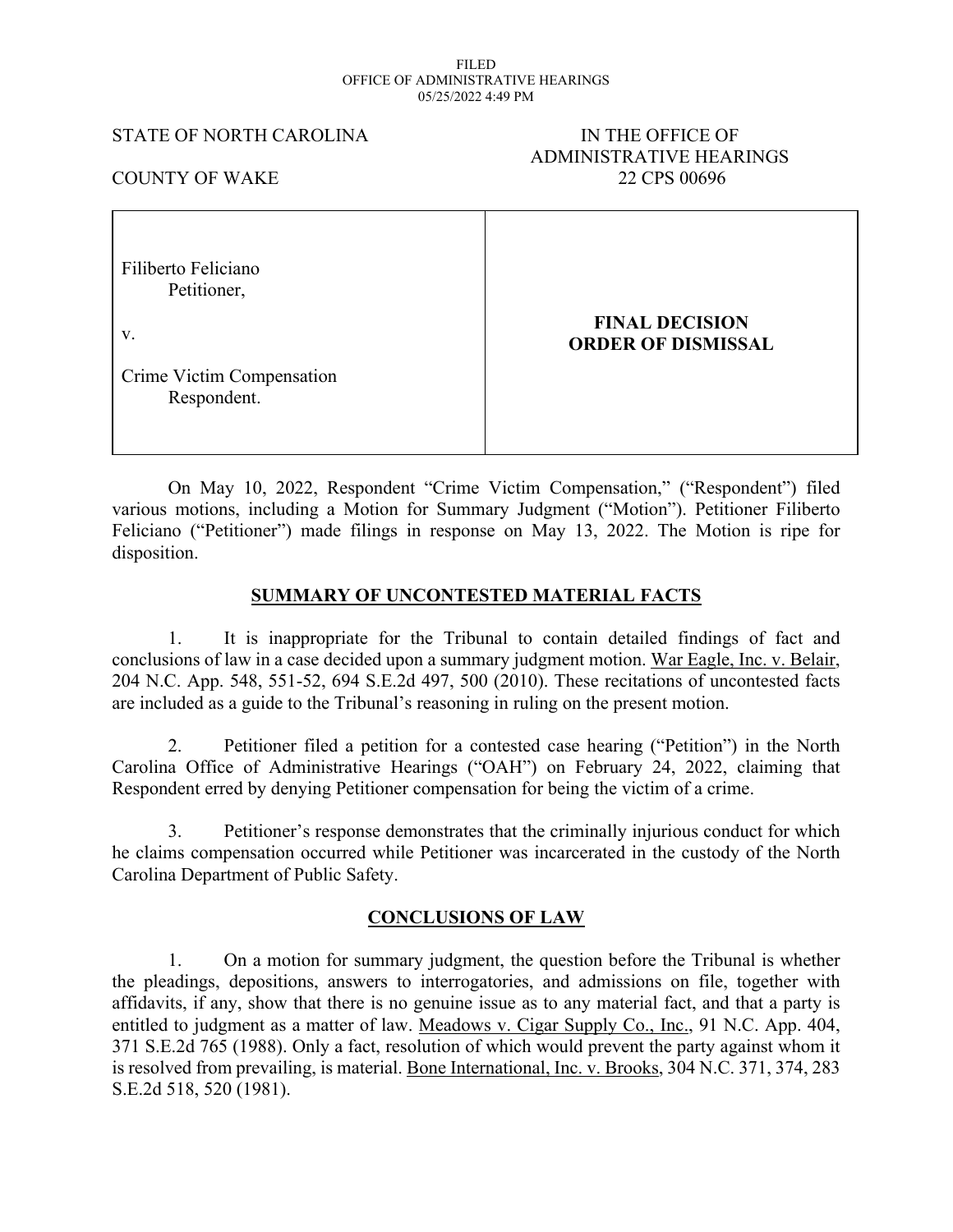2. To the extent that the Findings of Fact contain Conclusions of Law, and vice versa, they should be so considered without regard to their given labels. Charlotte v. Heath, 226 N.C. 750, 755, 440 S.E.2d 600, 604 (1946). A court, or in this case an administrative Tribunal, need not make findings as to every fact that arises from the evidence and need only find those facts which are material to the settlement of the dispute. Flanders v. Gabriel, 110 N.C. App. 438, 440, 429 S.E.2d 611, 612, aff'd, 335 N.C. 234, 436 S.E.2d 588 (1993).

3. The burden of establishing a lack of any triable issue resides with the movant. Pembee Mfg. Corp. v. Cape Fear Constr. Co., Inc., 313 N.C. 488, 329 S.E.2d 350 (1985). Here, the burden rests with Respondent.

4. Respondent is the agency created under Chapter 15B of the North Carolina General Statutes charged with administering the Crime Victims Compensation Fund in North Carolina. Mary D. Malone v. State of North Carolina, Department of Crime Control, Victims Compensation Service, 2009 WL 2871469, 08 CPS 2463.

5. N.C.G.S. 15B-11(a)(5) states that an award of compensation shall be denied if, among other factors, "the criminally injurious conduct occurred while the victim was confined in any State, county, or city prison, correctional, youth services, or juvenile facility, or local confinement facility, or half-way house, group home, or similar facility."

6. "As used in statutes, the word 'shall' is generally imperative or mandatory." Silver v. Halifax Cty. Bd. of Commissioners, 371 N.C. 855, 863-64, 821 S.E.2d 755, 761 (2018).

7. As it is uncontested that the criminally injurious conduct at issue occurred while Petitioner was incarcerated in the custody of the State of North Carolina, the law specifically prohibits Petitioner's claim for victim's compensation in this case.

8. Respondent has established both the absence of a genuine issue of material fact as well as entitlement to judgment as a matter of law.

# **FINAL DECISION**

Respondent's Motion for Summary Judgment is **ALLOWED**. This contested case is **DISMISSED** with prejudice.

# **NOTICE OF APPEAL**

**This is a Final Decision** issued under the authority of N.C. Gen. Stat. § 150B-34.

Under the provisions of North Carolina General Statute  $\S$  150B-45, any party wishing to appeal the final decision of the Administrative Law Judge must file a Petition for Judicial Review in the Superior Court of the county where the person aggrieved by the administrative decision resides, or in the case of a person residing outside the State, the county where the contested case which resulted in the final decision was filed. **The appealing party must file the petition within**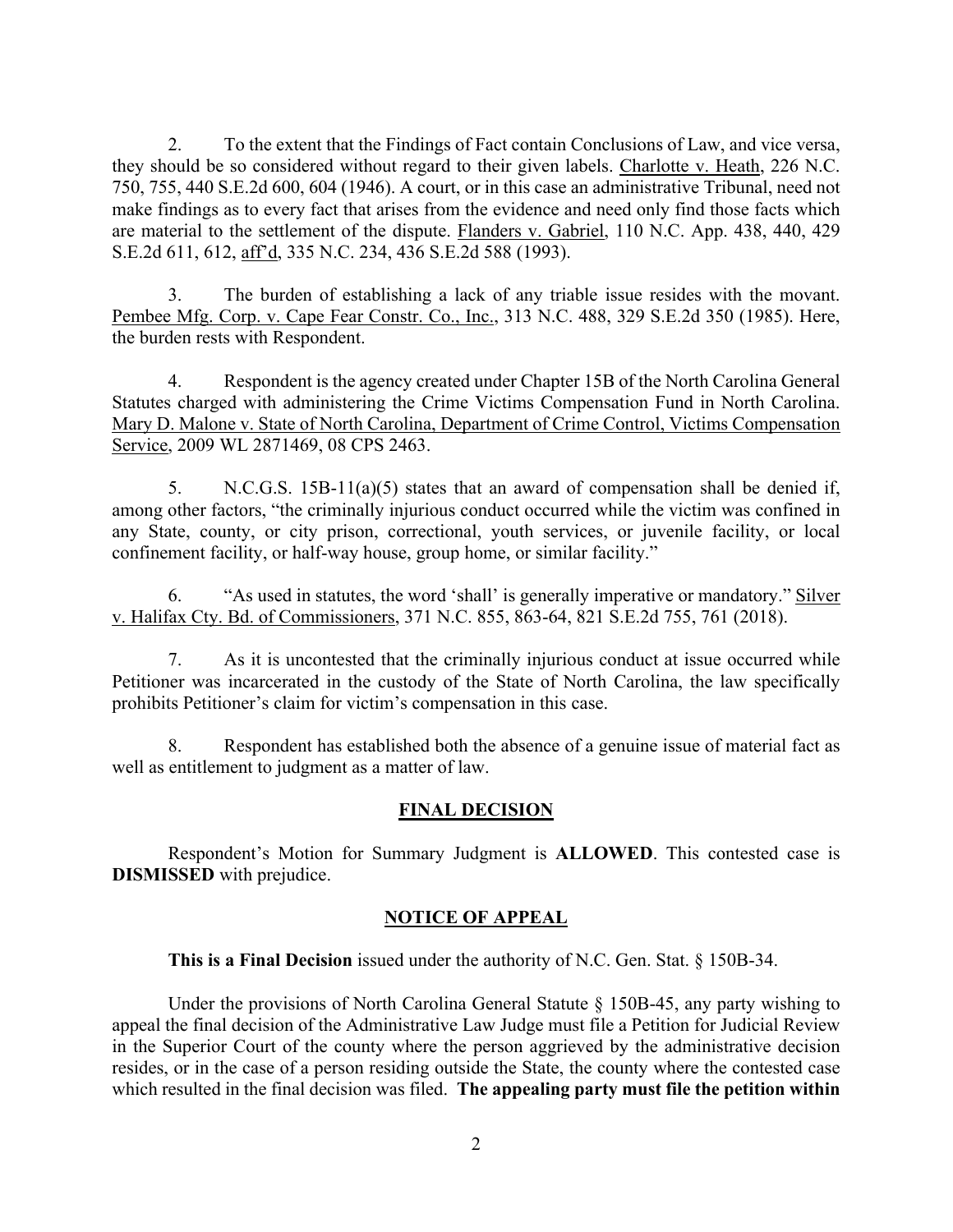**30 days after being served with a written copy of the Administrative Law Judge's Final Decision**. In conformity with the Office of Administrative Hearings' rule, 26 N.C. Admin. Code 03.0102, and the Rules of Civil Procedure, N.C. General Statute 1A-1, Article 2, **this Final Decision was served on the parties as indicated by the Certificate of Service attached to this Final Decision**. N.C. Gen. Stat. § 150B-46 describes the contents of the Petition and requires service of the Petition on all parties. Under N.C. Gen. Stat. § 150B-47, the Office of Administrative Hearings is required to file the official record in the contested case with the Clerk of Superior Court within 30 days of receipt of the Petition for Judicial Review. Consequently, a copy of the Petition for Judicial Review must be sent to the Office of Administrative Hearings at the time the appeal is initiated in order to ensure the timely filing of the record.

#### **SO ORDERED.**

This the 25th day of May, 2022.

Michael C. Ryn

Michael C. Byrne Administrative Law Judge